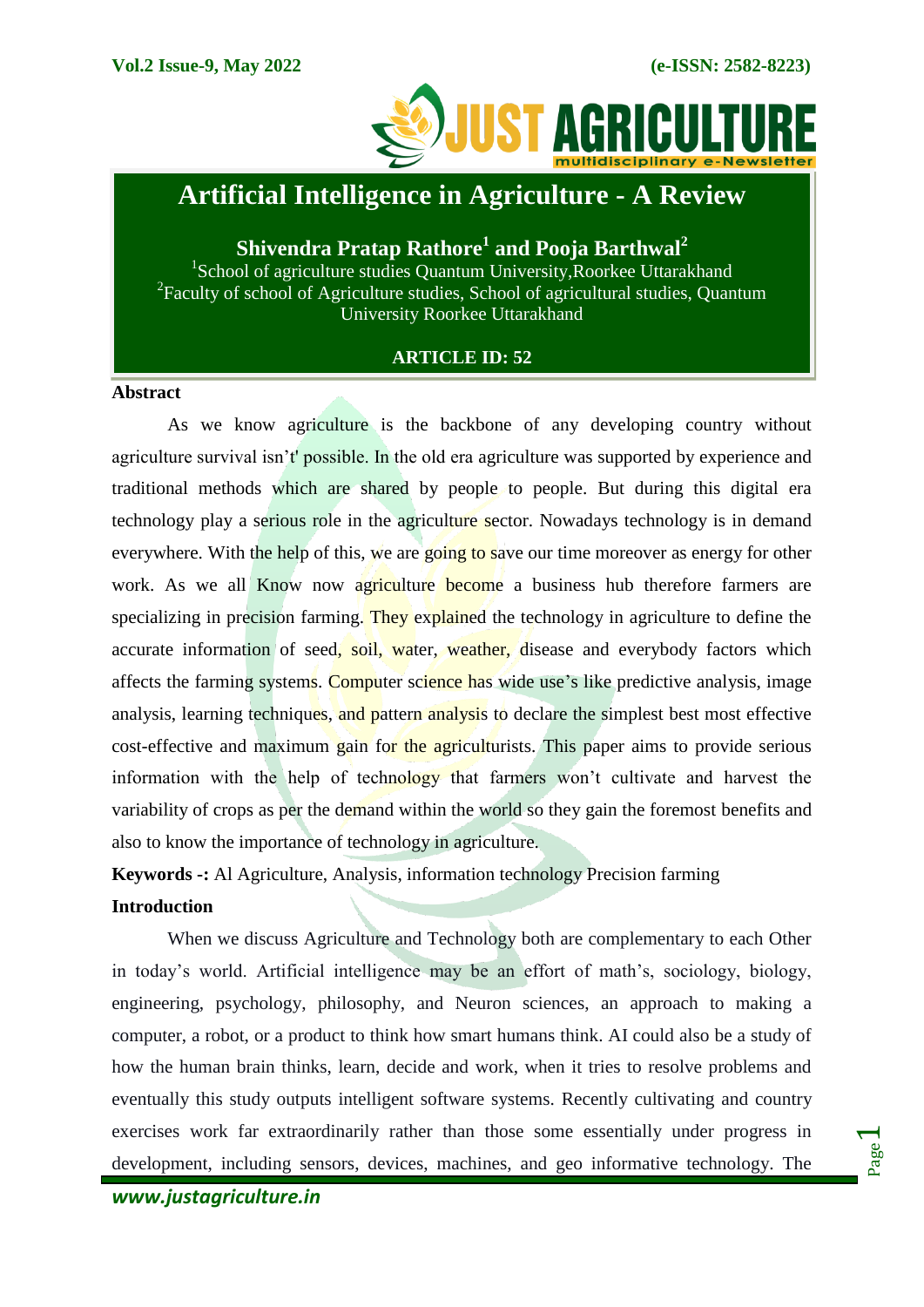

current agribusiness routinely checkup the all new technological equipment which has major With within the advancement of farming as an example, robots, temperature and sogginess sensors, flying pictures, and GPS development. The ascent of digitally cultivating and its related headways has opened a wealth of latest data openings. Remote sensors, satellites, and UAVs and everybody satellite ranging devices Can collect information 24 hours out of every day over an entire field [1][ 2]These can check up the plant prosperity, soil condition, temperature, tenacity, etc. The proportion of knowledge is definite and précised through the synthetic intelligence methods. We can monitor the data easily without moving into field. The sensors we used that's highly efficient with zero error. Furthermore, more absolutely even as more quickly than seeing it walking or longing the fields. Since we are able to see that these innovations are Profoundly received and might preserve being embraced by farmers, so we will investigate some of the advantage that accompany accuracy of agribusiness innovation. The foremost idea behind the utilizing these Substances, composts, water, fuel, and so on., Improving amount and nature of produce. Mellower vield in the same size Of land, and Reducing ecological norms is to support various varieties of sectors or division to help profitability and productivity. Computer-based intelligence arrangements are helping to beat the quality difficulties in each field in various varieties of aspects. Similarly, Computer-based intelligence in horticulture helps farmers to reinforce their proficiency and lessen natural antagonistic Effects.[5][6]. The horticulture business transparently grasped AI into their training to vary the ultimate result. Computer based intelligence is moving the way during which our food is delivered where the farming area's outflows have diminished by 30%. Adjusting AI Innovation is assisting with controlling and pander to any excluded characteristic condition [7]. Today, most of latest businesses in farming are using technology and day after day they were growing speedily. By the assistance of computing we are able to develop some new innovative ideas in line with the market data, The worldwide computing (AI) in Agriculture showcase size is required to realize at 1800 million US\$ before the finish of 2030. Actualizing applied science intelligence engaged methodologies could identify sicknesses or atmosphere Changes sooner and react sagaciously.

## **Impact and Influence of Artificial Intelligence Methods on Agriculture**

The man-made consciousness (AI) innovation and idea is supporting various segments to assist their profitability. The AI arrangements have overcome the various sorts of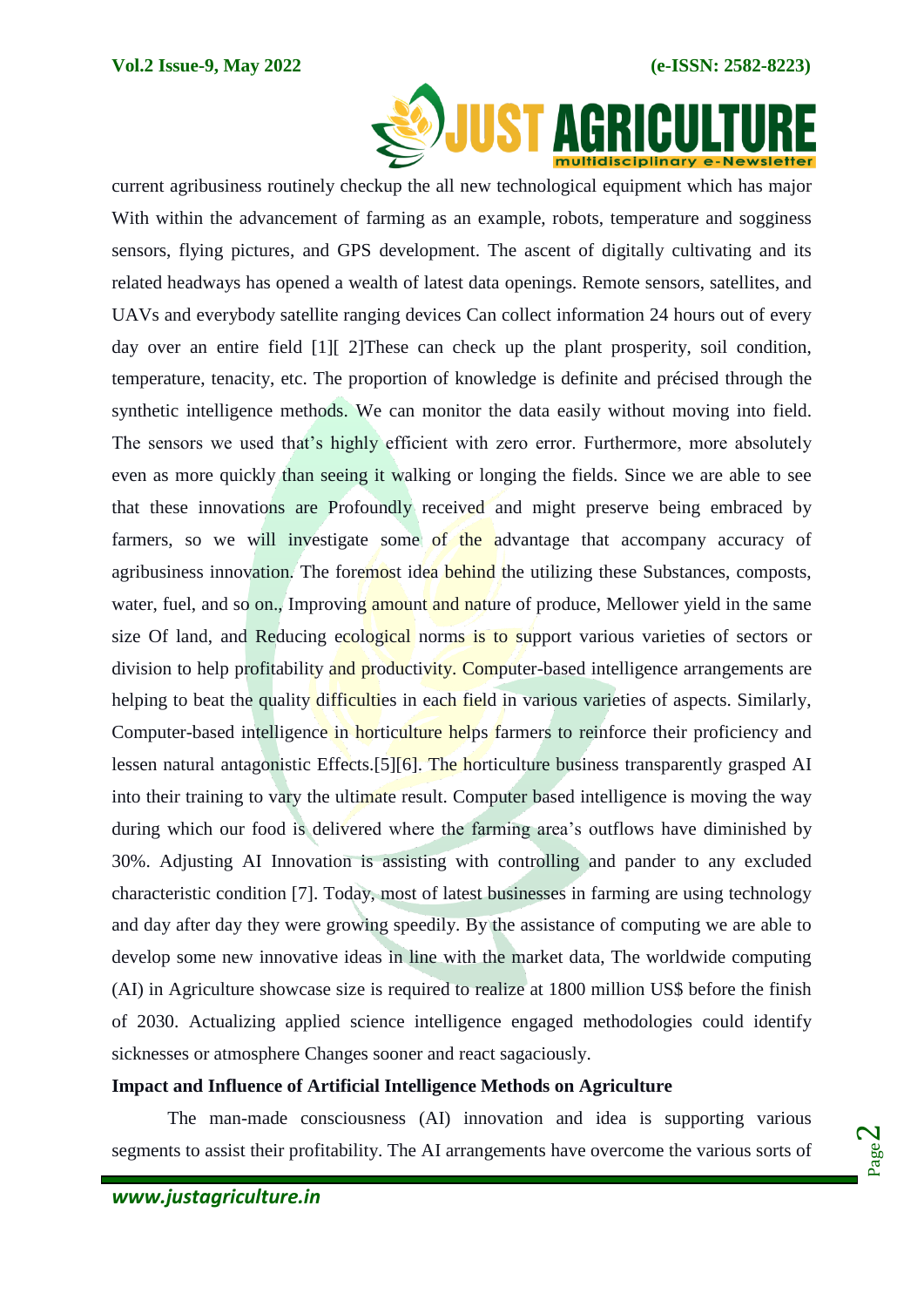

difficulties in farming systems. This section focuses on the few AI methods or techniques which majorly related with the Agriculture:

#### **A. Autonomous tractor**

The creation of independent vehicle for various shorts of requirement the horticulture area going to be likewise getting benefits with self-driving otherwise you can say Driverless tractors. These self-driving or driverless tractors are modified to freely identify their furrowing position into the fields or choose the speed and keep from impediments like water system items, people and creatures while performing different assignments.

#### **B. Agriculture Robotics**

Artificial intelligence is creating robots that which will work smartly with accuracy various sorts of assignments within the field. It's also prepared to regulate weeds and collect the yield quickly. These robots are all around prepared to assist for checking the character of harvest and recognize unwanted plants or weeds with picking and pressing of harvests simultaneously fit battle with different issues looked by the agriculture man power. Companies Blue River Technology and harvest CROO Robotics are making such mechanical technology machines which will control undesirable yields or weeds and help ranchers in picking or pressing of yields with higher volumes.

#### **C. Infestation and disease control**

As we all know today's pest is additionally a significant problem that effect our crops and it's is terrible for the farmers that damage drastically overall output of the cultivated crops. With the assistance of AI we are visiting overcome this problem and eradicate the matter mostly. Mostly the bugs like beetles, grasshoppers, white grub and different creepy crawlies are eating the advantage of farmers and eating the grains implied for people. But now a days it should be, presently AI in cultivating gives producers a weapon against such bugs. Computer based intelligence and data organizations are helping farmers to urge alert on his Smartphone's about the grasshoppers vulnerable to slip towards a selected homestead or developed harvest field. So AI plays a key role controlling of disease and pest.

## **D. Health monitoring of soil and crops**

For better growth and yield of the crops we've to routinely checkup and monitoring of the soil and crop. This application is chipping away at picture acknowledgment-based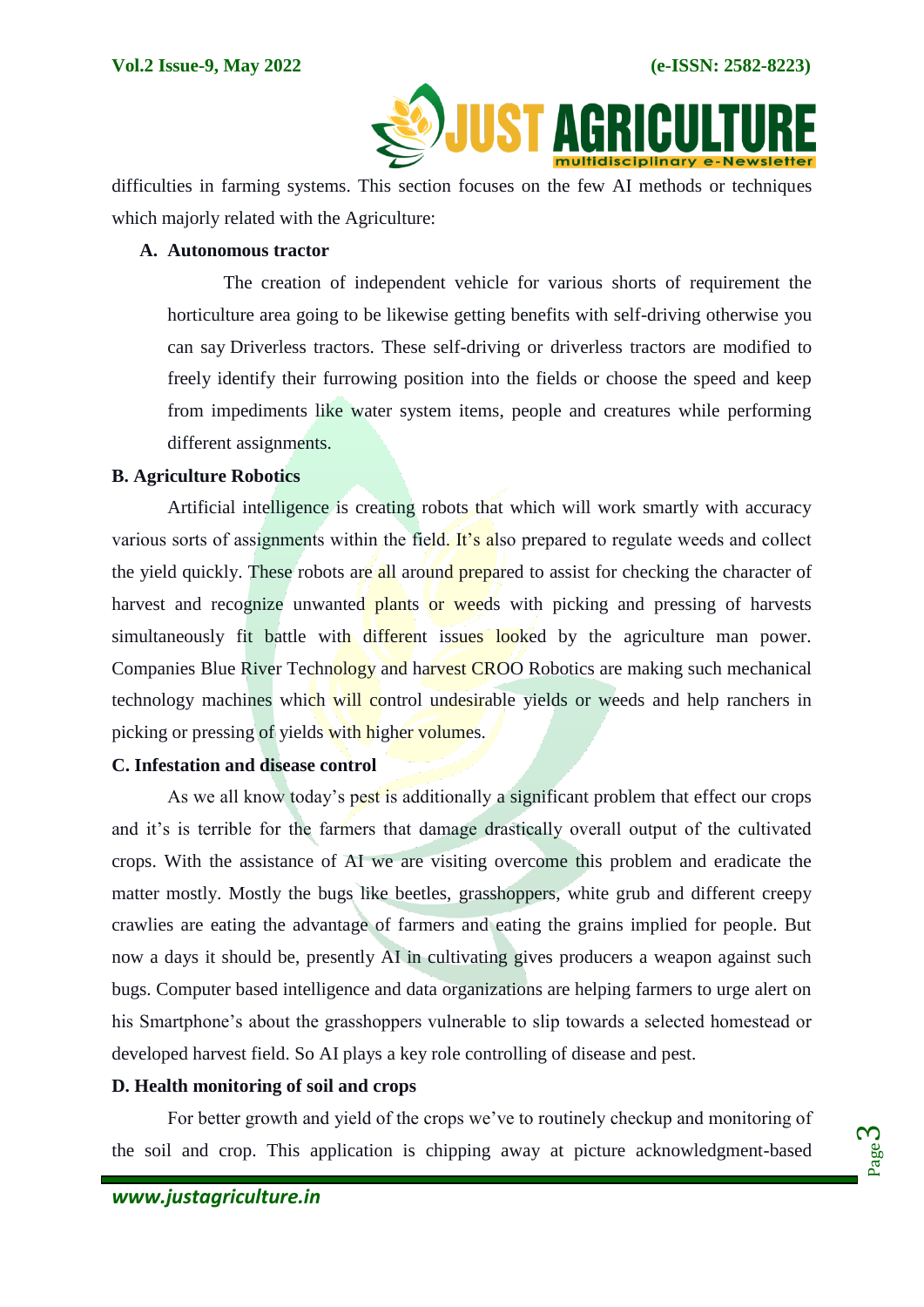

 innovation. We'll utilize it in our telephone to catch the plant's picture and distinguish the deformities into the plants. We are visiting likewise get soil reclamation procedures with tips and different arrangements on short recordings on this app. Similarly, Trace Genomics is one of AI based organization gives soil investigation administrations to reformers. Such applications help farmers to screen dirt and harvest 'and check the wellbeing conditions of crops and produce a solid yield with a more elevated level of productivity that provide the output as a profitability.

### **E. Predicting water levels using small data sets**

This innovation executes ideas from power through pressure utilized for structural designing of estimation and development work on streams and sea shores. So We made a capacity captivated with on the tank model, utilizing AI to process past precipitation and water level information. Through this, we constructed a numerical model to infer ideal boundaries. This permitted us to foresee water levels smitten by on as meagre as three days of precipitation, water levels, and woodland precipitation information.

### **F. Weather forecasting prediction**

Artificial intelligence plays a key role in analysis of weather related information. The weather changing suddenly is a major problem of farmers that we resolve somehow only with the help of using AI in agriculture. The estimation of weather might be a milestone benefit for the all thanks to this we are going to make an inspiration and reduce the potential risk the most amount as possible.

#### **G. Image Analysis**

Picture acknowledgment is another headway which will permit Farmers to screen their territory and harvests the entire crop earlier and effectively. Applied science is being prepared to perceive over 5000 varieties of plants and creatures, which could improve drone capacity to tell apart ailment and harvest harm of the crops. Unwanted plants developing in ranches can likewise be identified by joining picture handling and AI methods. Picture handling are often utilized in natural product reviewing frameworks to fragment and arrange with extraordinary exactness of the crops.

### **H. Man power challenges of labor**

Artificial intelligence empowered agribusiness help farmers to get increasingly proficient approaches to shield their harvests from weeds. This can be likewise assisting with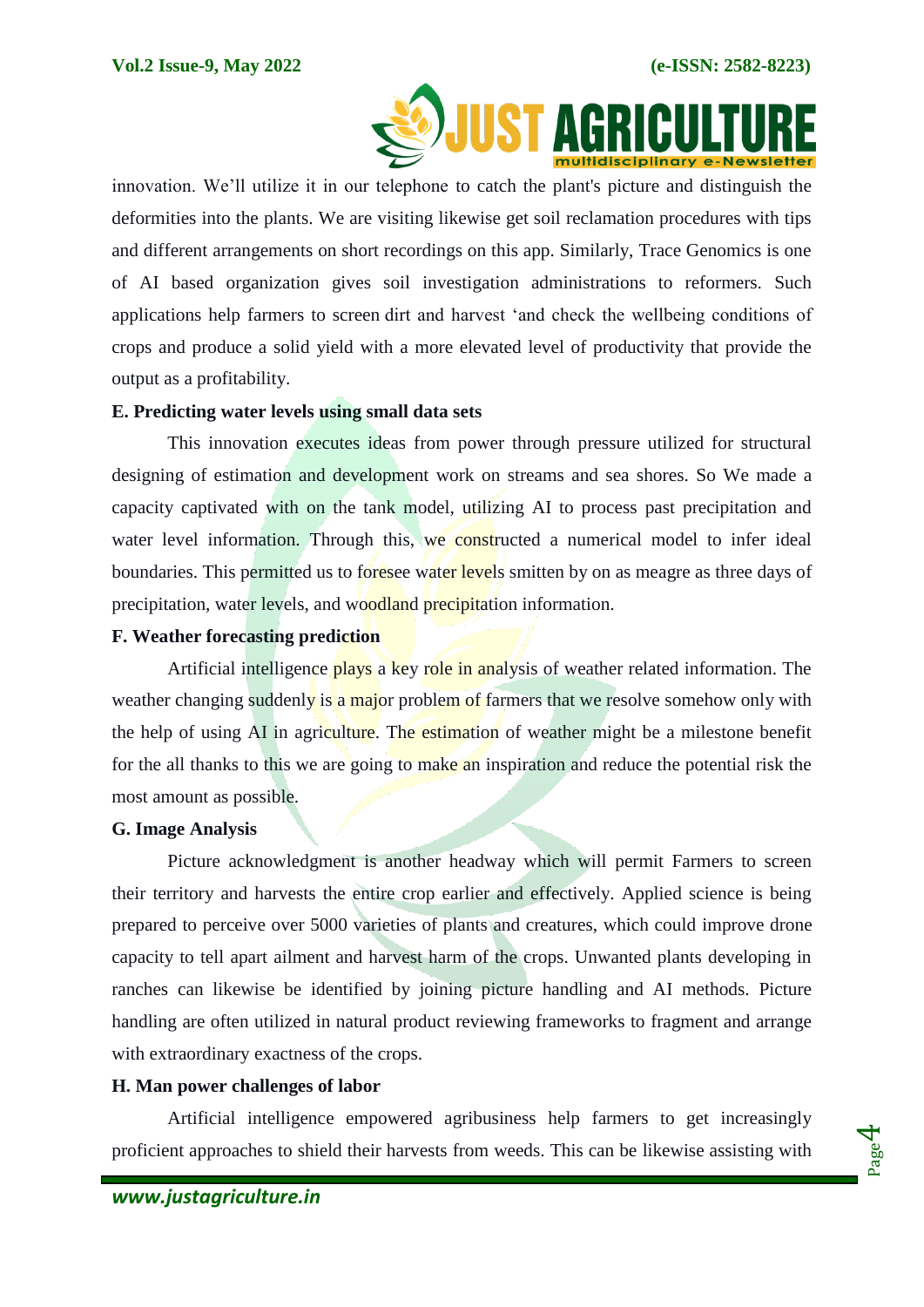

conquering the work challenge ahead of the farmers. Simulated intelligence bots in the farming field can collect yields of the crops at the next volume and quicker pace than human workers. By utilizing AI vision and its techniques assists with observing the weed and splash them. During this manner, computer science helps farmers to find a way that progressively effective approaches to shield their yields from weeds [15[16].

#### **Role of Information Technology in Agriculture.**

Information technology has wide aspects with in the field of agriculture .For any sort of data information technology analyses the thing overall calculation, estimation everywhere we've got requirement of data technology. We are able to isolated from this because this is often the numerous tool which we've required everywhere. Here computer science Play a key role in collecting the info maintaining the records, observation identify the wants of the farmers and its resources. The biggest question is that how the advantages of this technology reach and communicate in before of the farmers. So we've to involve the experts on the bottom level for the implementation of these activities. Here key role are Going to be played by coordinator and experts. They're the Interface between the farmers and Technology. They were directly connected with the farmers and experts via internet in global World. There are such a big amount of challenges in front of rural livelihoods are coordination between farming community, artisans, poverty and undernourishment, unemployment, lack of awareness ,lack of infrastructure are will be resolved with the assistance of by using information technology. Information technology include computer science database, data management, simulation modeling and image processing and everyone other information are associated with overall development of agriculture.

#### **Proposed Model Activities for Farmers to Use Computer Science**

This is already proposed model for the farmers to develop in their areas**.** Here farmers registered their all problems this can be the proposed model for the farmers to develop in their areas. Here, Farmers register into the system by sending their information about crop, soil and everyone other related information which is required. The coordinator sends the crop status through the picture and text data and so team agriculture expert collect the data and matches with computing System and remit to the recommendation to the farmer on weekly basis supported on the crop status supplied by the coordinator. The coordinator explains and advices to the farmers for his her well-being. Farmers follow the recommendation take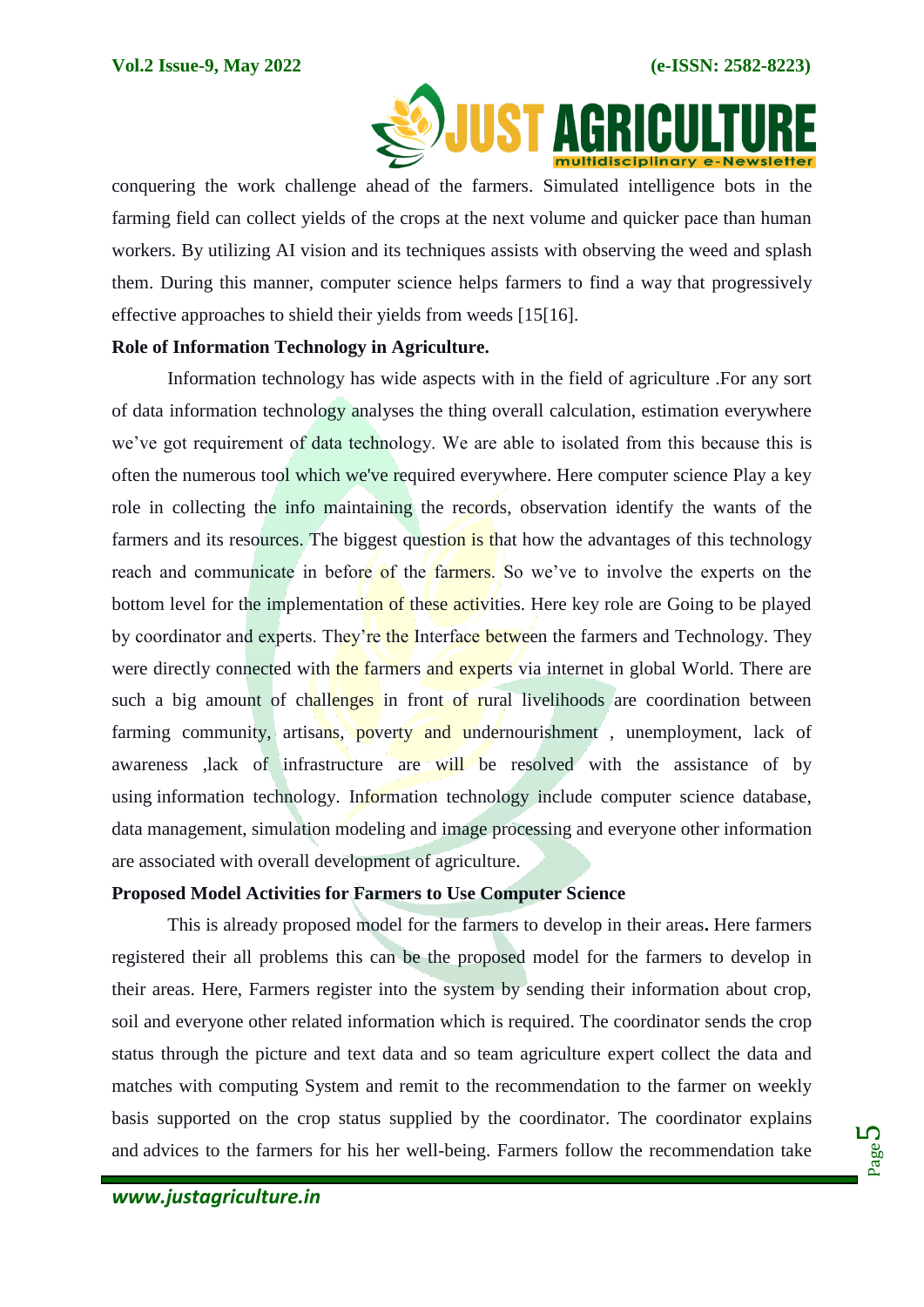

appropriate steps which are required and send the feedback. By this approach this sort of model will work very efficiently. Here purchaser and investor may additionally participate on to the farmers in order that they get proper price of the crop that may be mutually benefited.

## **Challenges in front of artificial intelligence in agriculture**

**There are such a big amount of challenges which is basically required in front of execution of computer science among the farmers like:**

### **A. Skills requirements**

Without skills we can't use or implement the unreal intelligence on the bottom level Using the synthetic intelligence we must fathom about the software ,hardware and about the Amplification of information .This prompt or initiate the education level.

## **B. Response time and accuracy of the info**

Artificial intelligence play a important role in timing and accuracy of the info. Sometime farmers want to check small a part of the soil for particular crop to test the efficiency. The behavior of the crop should be analyzed within the shortest period of your time with accurate information.

## **C. Durability**

Whenever farmers are visiting to deploy a technology that has to be durable so that they can use for a protracted time. During this digital era technology is changing in no time so we have got to run in step with it. This will not be economical for farmers to alter the devices and sensors during a short period of your time because this cannot be cost effective for little scale farmers as we all know the value of the equipment and maintenance isn't really easy that the equipment must be durable.

## **D. Initial Costing**

As the government is aiming to double the income of farmer in next five years but still majority of farmers don't seem to be worthy to afford these all type technologies in their fields. The most issue this behind can be initial cost of installation of the system. So companies has got to focuses on this issues how they will help to farmers because farmers aren't so privy to it. They can start the usages of those machine or technology on rental basis or percentage of crop basis.

## **E. Maintenance Cost**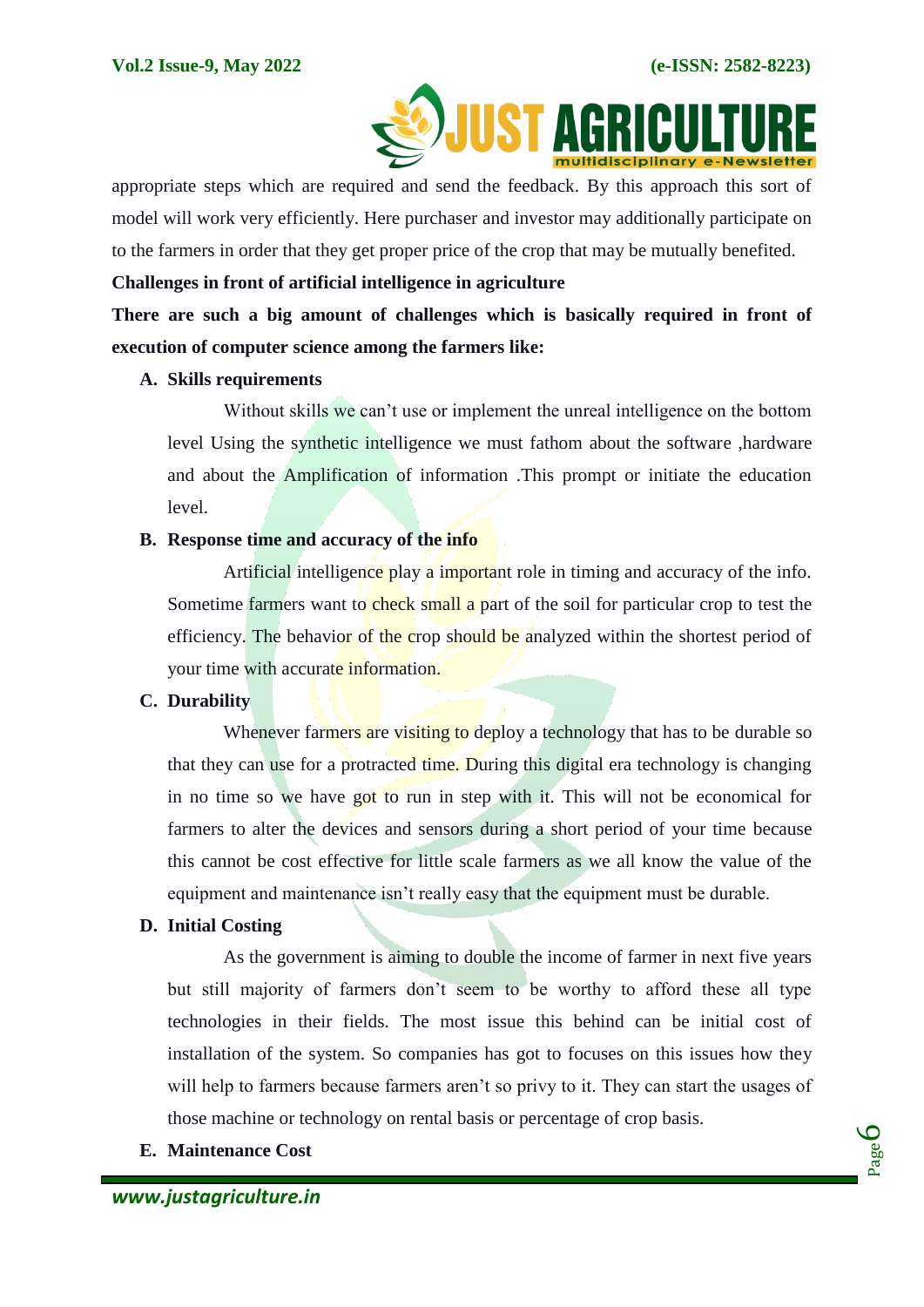

Maintenance of specialized hardware is additionally big issue among the farmers. Maintenance cost is additionally count as an investment of crop. If the upkeep cost is higher, then price of your crop could also be more than others so before starting this all we have to stay it up in our mind. For little scale farmers this will not be suitable and their crop may waste. So we have to think in an exceedingly efficient and organised manner. Regular updates of machine and software's are required for efficient work. As the technology updated farmer need to update their system and knowledge to urge more accurate and fresh information. Some system won't work properly with old version.

#### **Conclusion:**

Now a day's artificial intelligence methodology is increasing and getting advanced day by day. Agribusiness is gradually getting advanced and automatic data processing system information in farming is rising in three significant application (i) agrarian apply autonomy, (ii) soil and yield observing techniques, (iii) Prescient investigation. Farmers are progressively utilizing sensors and soil inspecting to gathered information and this information is put away on farm .The executive's frameworks that takes into consideration better preparing and examination of all problems. The accessibility of this information and other related information is clearing an approach to send AI in agribusiness. Computer based intelligence System in agribusiness helping farmers to computerize their cultivating likewise as moving to exact development for higher harvest yield and better quality while utilizing less assets. Computer science fueled arrangements won't just empower farmers to accomplish more with less, however it'll likewise improve quality and guarantee quicker go-to-advertise for crops. While we may simply be at the start phase of this transformation, here are some important ways AI is changing the agrarian part. The AI-controlled innovations can help the agribusiness division to yield more beneficial harvests, control bugs, screen soil, and developing conditions, compose information for ranchers, help with the remaining burden, and advance a large scope of horticulture related assignments with in the entire food gracefully chain. These developments to cultivating have been significantly determined by environmental change, populace development and food security concerns.

#### **References**

[1] https://customerthink.com/the-role-of-artificial-intelligence-in-agriculture-sector/